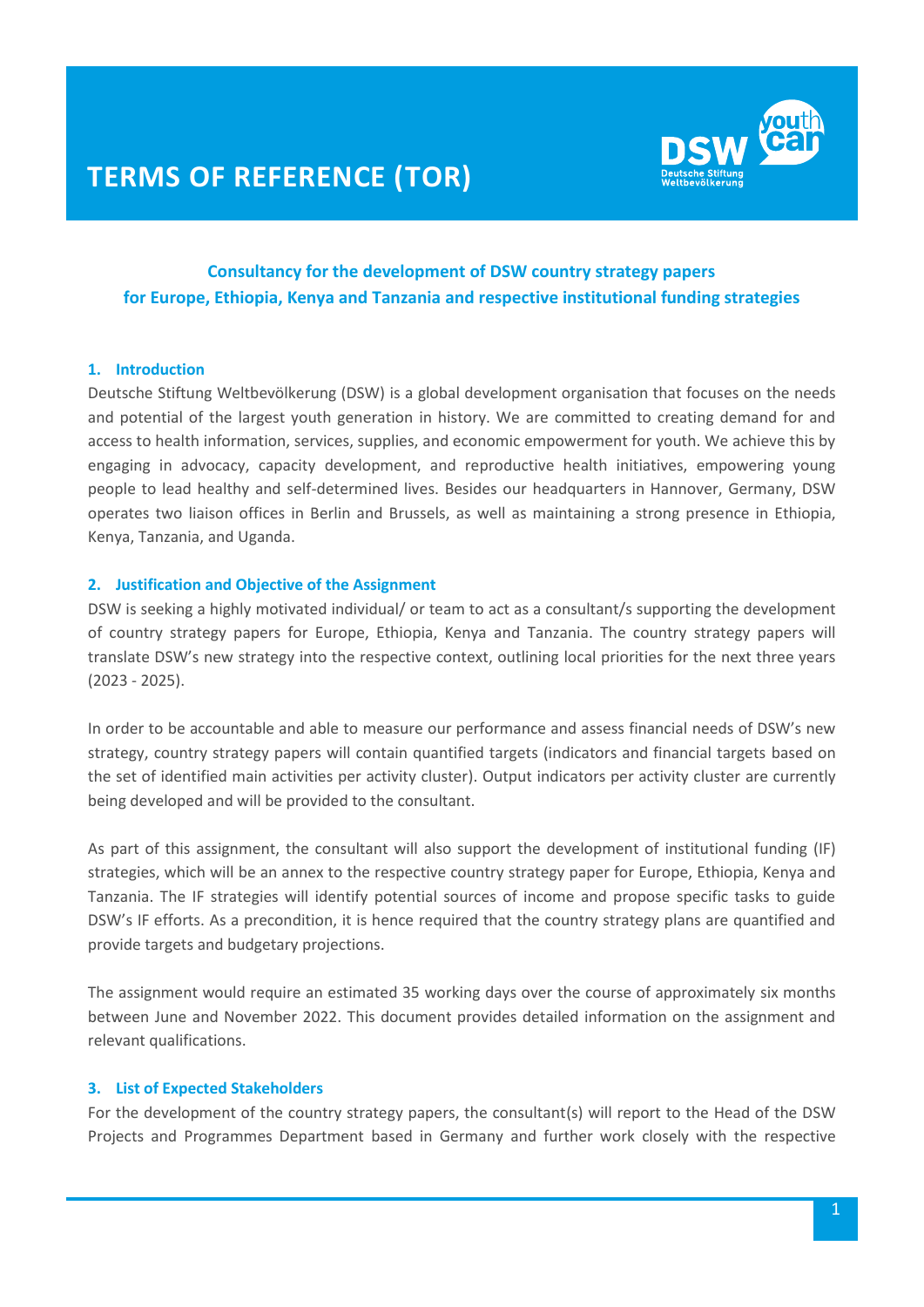

country director, including a representative of the Advocacy Department. In order to understand the specificities of DSW's strategic planning, interviews with key staff members and relevant stakeholders will be conducted, in particular the DSW Executive Director, Vice Executive Director, Head of Project Management Unit, Head of Finance Department, Head of Monitoring and Evaluation Unit, country directors for Ethiopia, Kenya and Tanzania and the Head of Advocacy. For the development of the institutional funding (IF) strategies, the consultant will report to the Head of Institutional Funding and Partnerships (IFP) Unit and he/she will be required to work closely with IF focal points in Europe, Ethiopia, Kenya and Tanzania.

## **4. Tasks and Deliverables**

Since this is the first time that DSW follows a mainstreamed approach in the development of country strategy papers, tasks and deliverables will continuously be defined and adapted jointly together with the consultant. A certain degree of flexibility will be required in this regard. Main tasks include:

## Overall:

- Provide an **inception document** with the final specified methodology to support the development of the country strategy papers and an advisory work plan. This report will be presented to DSW Germany, discussed with the country offices and, if needed, be amended and finally approved by DSW Germany.
- **Two - weekly check–in calls and monthly update reports** with country directors, the Head of the DSW Projects and Programmes Department, Head of Advocacy and Head of IFP Unit during the development of the IF strategies to share and discuss the development of the country strategy papers and the individual needs of each country.
- **Comments and recommendations** to all country strategy papers including the IF strategies for Ethiopia, Kenya, Tanzania and Europe.

## For the development of the country strategy papers:

- Review the provided templates by DSW Germany and provide feedback based on previous experience
- Support the development of the country strategy papers for Europe, Ethiopia, Kenya and Tanzania and provide technical feedback on the drafts of the country strategy papers at different stages.

## For the development of the institutional funding (IF) strategies:

- Provide templates for the **IF strategies** including the respective annual operational action plans;
- **Support the development** of the IF strategies for Europe, Ethiopia, Kenya and Tanzania, working closely with the DSW IF strategies working group. This task will include various elements: context analysis, donor/partner mapping, organisational analysis, etc.

NOTE: The consultant will oversee the process and advice, however, the IF focal points in Europe, Ethiopia, Kenya and Tanzania will in large part conduct the research;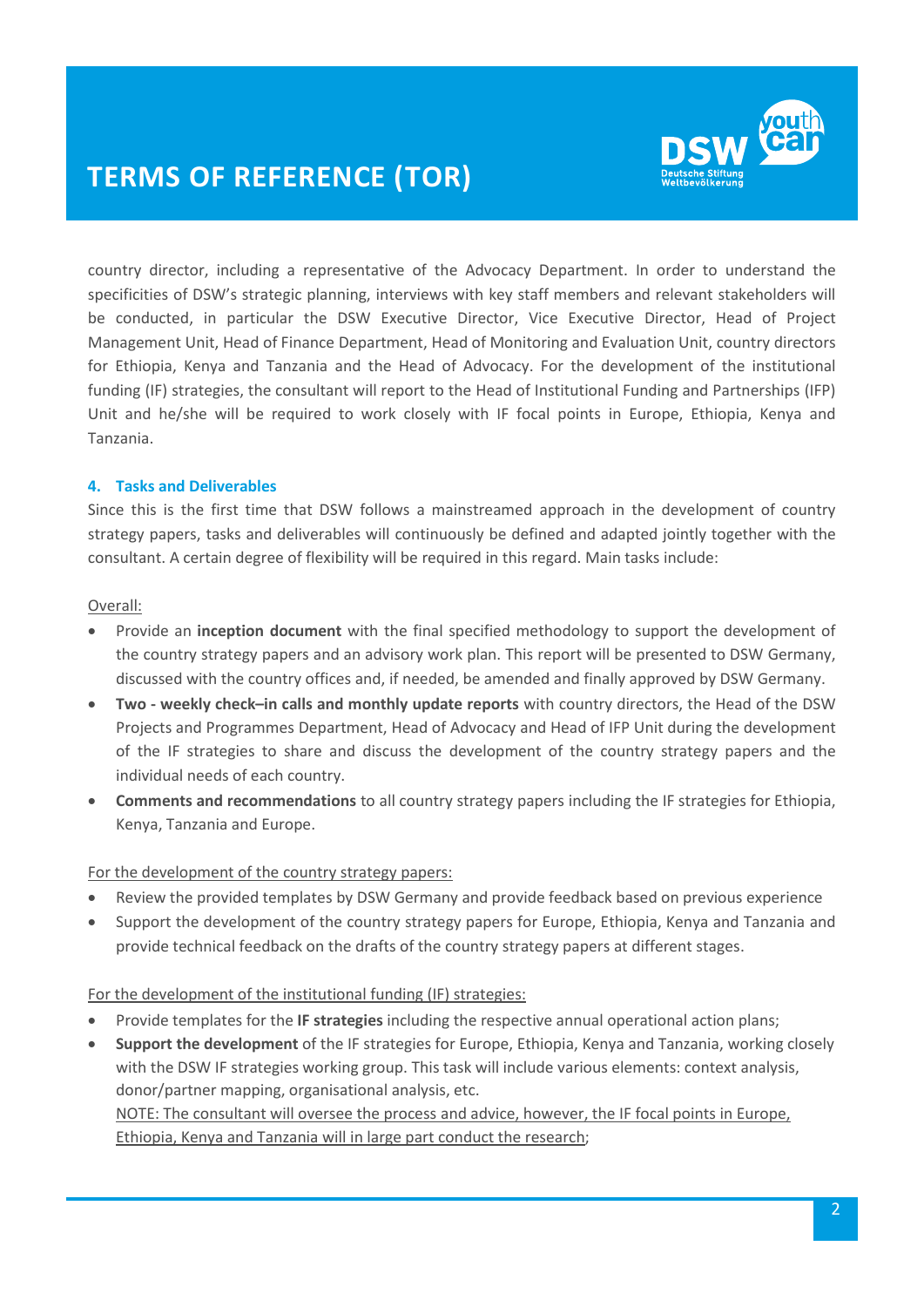

 Provide strategic input to the Head of IFP Unit on **overarching institutional funding trends, implications and recommended actions**.

## **5. Timeline**

In summary, the consultant will implement the following tasks *(note: a refined list of tasks, respective responsibilities and consultant days for each individual will be negotiated with the final candidates):*

| <b>Task</b>                                              | <b>Timeline</b>        | Approx.<br>number of<br>working days |
|----------------------------------------------------------|------------------------|--------------------------------------|
| <b>DSW country strategy papers</b>                       |                        |                                      |
| Preparation and read up of DSW's strategic approach      | <b>June 2022</b>       | 1 Days                               |
| and corresponding documents                              |                        |                                      |
| Review template and give advice on country strategy      | <b>June 2022</b>       | 2 Days                               |
| paper documents                                          |                        |                                      |
| Prepare and conduct workshop per country to review       | <b>June 2022</b>       | 8 Days                               |
| methodology and milestone to develop quantified          |                        |                                      |
| targets per country.                                     |                        |                                      |
| Provide review to country strategy papers with periodic  | <b>July 2022</b>       | 6 Days                               |
| check - ins with each DSW country.                       |                        |                                      |
| <b>Institutional Funding (IF) strategies</b>             |                        |                                      |
| Develop templates for the IF strategies including the    | <b>June 2022</b>       | 3 Days                               |
| respective annual operational action plans               |                        |                                      |
| Support the development of the IF strategies including   | July to September 2022 | 12 Days                              |
| a gap analysis (required funding as per strategy papers, |                        |                                      |
| secured funding, required funding including potential    |                        |                                      |
| income sources)                                          |                        |                                      |
| Provide strategic input to the Head of IFP               | September/October 2022 | 3 Days                               |
|                                                          |                        |                                      |
| <b>TOTAL</b>                                             |                        | approx.<br>$30 - 35$ Days            |

The assignment will start in June 2022; The ToR will be amended as per more detailed discussions with the final candidates. Depending on where the selected consultants are located, the assignment may include physical and virtual meetings.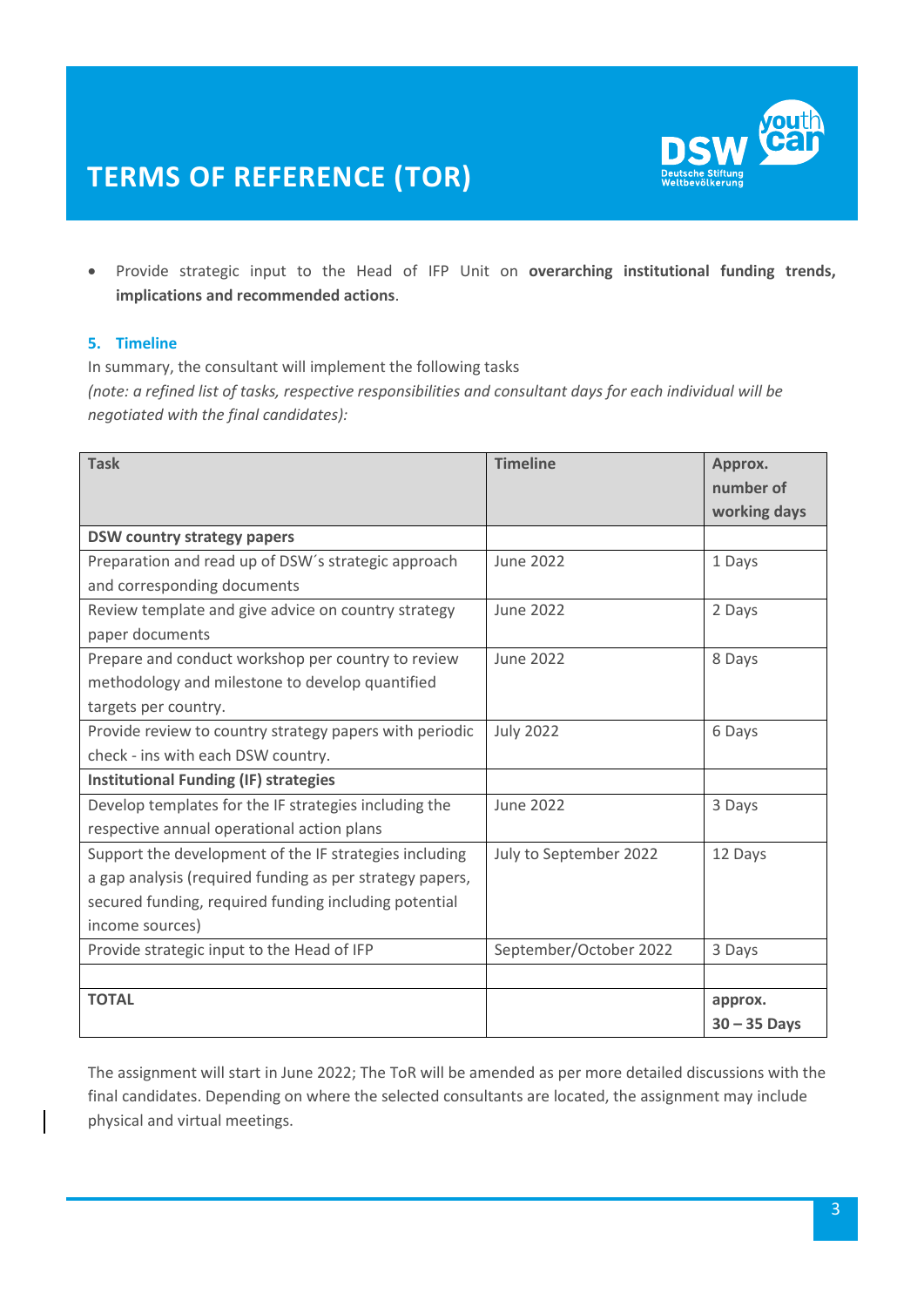

## **6. Supporting Documents**

Supporting documents for the assignment will include:

- Examples for country strategy papers and draft template
- Examples for institutional funding (IF) strategies
- DSW global donor mapping
- DSW strategy document including main document, activity clusters, main set of activities and DSW strategic M+E documents.

## **7. Budget and payment schedule**

The consultant fees should be reflected in the fees per workday (a full day is min. of 8 working hours) including taxes, social security contributions and VAT and number of work days. The consultants should state the total budget, including expenses such as travel and communication costs. Payment schedule and milestones will be negotiated prior to contract signing.

## **8. Selection and Contracting Process**

## **Skills and Experience:**

The consultant should be methodically and technically competent, impartial and independent and should fulfil the following requirements

- PhD / Masters' degree in development economics, econometrics, economics, public health, social studies or related fields;
- Proven technical and methodological knowledge and experience in strategy development, in particular for NGOs/INGOs;
- Experience in the development of organisational and project budgets;
- Experience in the development of institutional funding (IF) strategies;
- Experience in resource mobilisation, in particular donor analysis;
- Good communication skills and ability to communicate with various stakeholders and to express concisely, clearly ideas and concepts;
- Desirably technical experience in the area of SRHR, youth empowerment, gender and advocacy;
- Language proficiency: English is mandatory; Swahili is an asset;

## **9. Application Procedure**

Applicants are required to send in a proposal providing insights into previous experience relevant for the assignment and interest for conducting the consultancy. The proposal should include the following:

• Brief methodology for the implementation of the consultancy deliverables (max 4-5 pages);